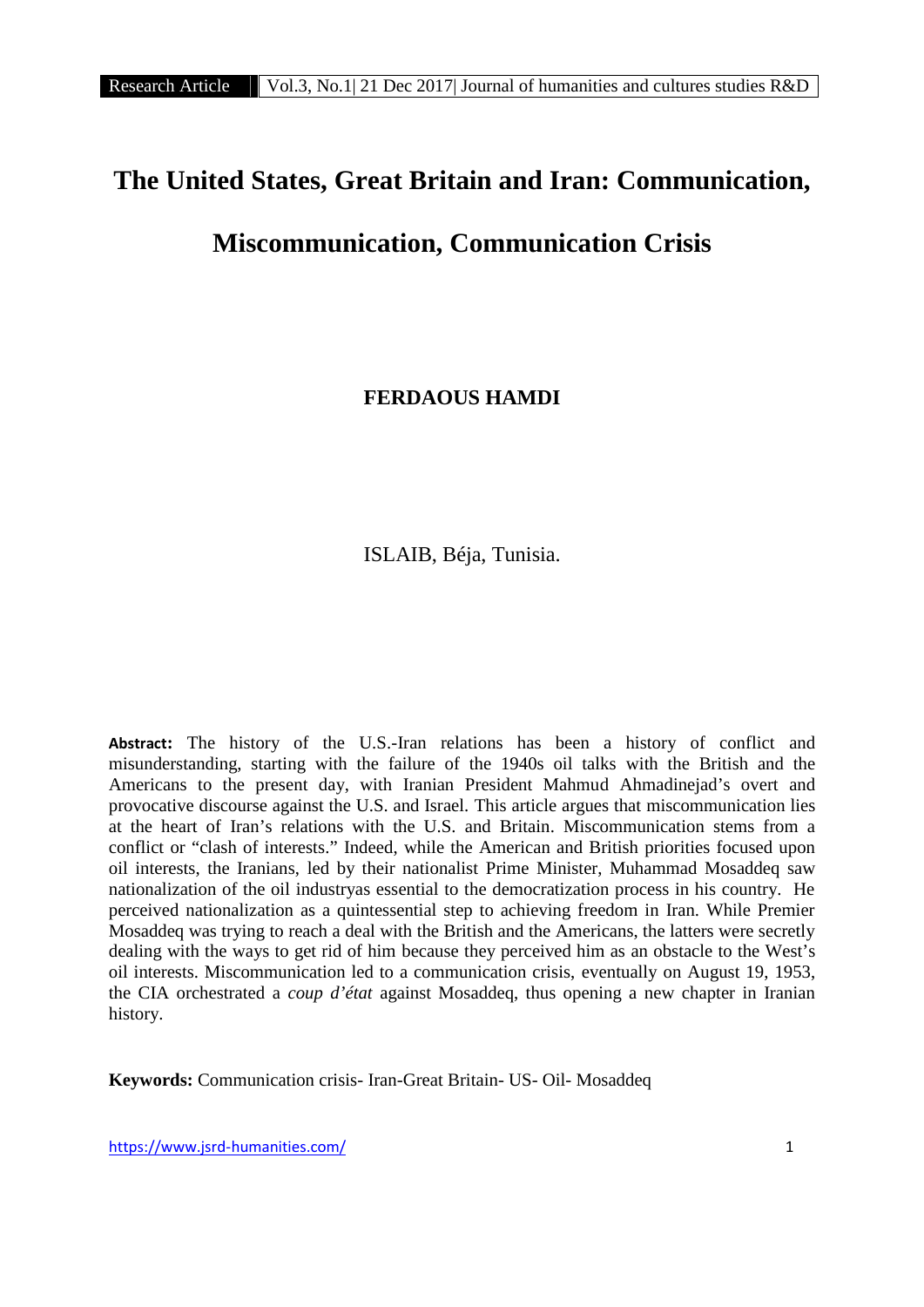# **Introduction**

This paperpurports to examine the diplomatic communication within international relations betweenIran, on the one hand, and Britain and the U.S., on the other hand. Diplomatic communication was at the heart of the 1950's oil controversy that affected the international relations between Iran and the West. Communication between the two parties, especially between Iranian Prime Minister,Mohammad Mosaddeq, and the British government about nationalization of the Iranian oil industry was very difficult particularly because of the clash of interests that dominated the oil talks.

Indeed, the British were not ready to compromise their huge profits from Iranian oil that they enjoyed since the time of the British Empire. On the other hand, Iran was not ready to compromise its commitment to freedom and independence, by maintaining nationalization as a prerequisite for that independence. Therefore, communication ended up in miscommunication that eventually led to a communication crisis with theCIA's orchestrated*coup* against Mosaddeq on August 19, 1953 with the collaboration of the British Secret Service (MI6).

This paper argues that the crisis of communication that characterized the diplomatic communication between Iran and the West was caused by the hidden intentions of Britain, namely overthrowing Mosaddeq. However, that decision was being prepared behind closed doors. Indeed, in public, the British and the Americans after them, were showing their commitment to reach a deal withMosaddeq in order to put an end to the communication problem.

This paper is divided into two main sections. The first section deals with the oil nationalization issue under the statesmanship of Mosaddeq. The second section discusses the 1953 *coup* against Mosaddeq and its consequences.

# 1. **Mohammad Mosaddeq and nationalization of the oil industry 1.1.Biography and political philosophy**

This section aims at introducing Mohammad Mosaddeq the Man, the nationalist and architect of the nationalization of Iranian oil as well as the statesman who vehemently fought Western imperialism<sup>1</sup>. Mosaddeq was a major figure in Iran's modern history. According to FarhadDiba (1986: 115), he "was the choice of a nation which was longing to establish its dignity and to make a stand for its rights and sovereignty." Diba goes further to say:

*No other political figure of the day embodied the will of the people in his principles as Mossadegh did, both publicly and privately. Furthermore, no politician had the stature commensurate with the importance of national dignity. . . . Mossadegh felt close to the people, and they to him, and this bond served for a while to overcome the tremendous pressures both internal and external. Once this bond was broken, it took twenty-five years to repair the link but, by that time, the ghost of Mossadegh was not enough to reset the course* (115).

https://www.jsrd-humanities.com/ 2 <sup>1</sup>Sscholars like Mary Ann Heiss (1997) and ErvandAbrahamian (2001), described the triangular U.S.-Great Britain-Iran conflict in the 1950s as an issue of nationalism versus imperialism. This was evident in Heiss's book, *Empire and Nationhood : The United States, Great Britain, and Iranian Oil, 1950-1954*.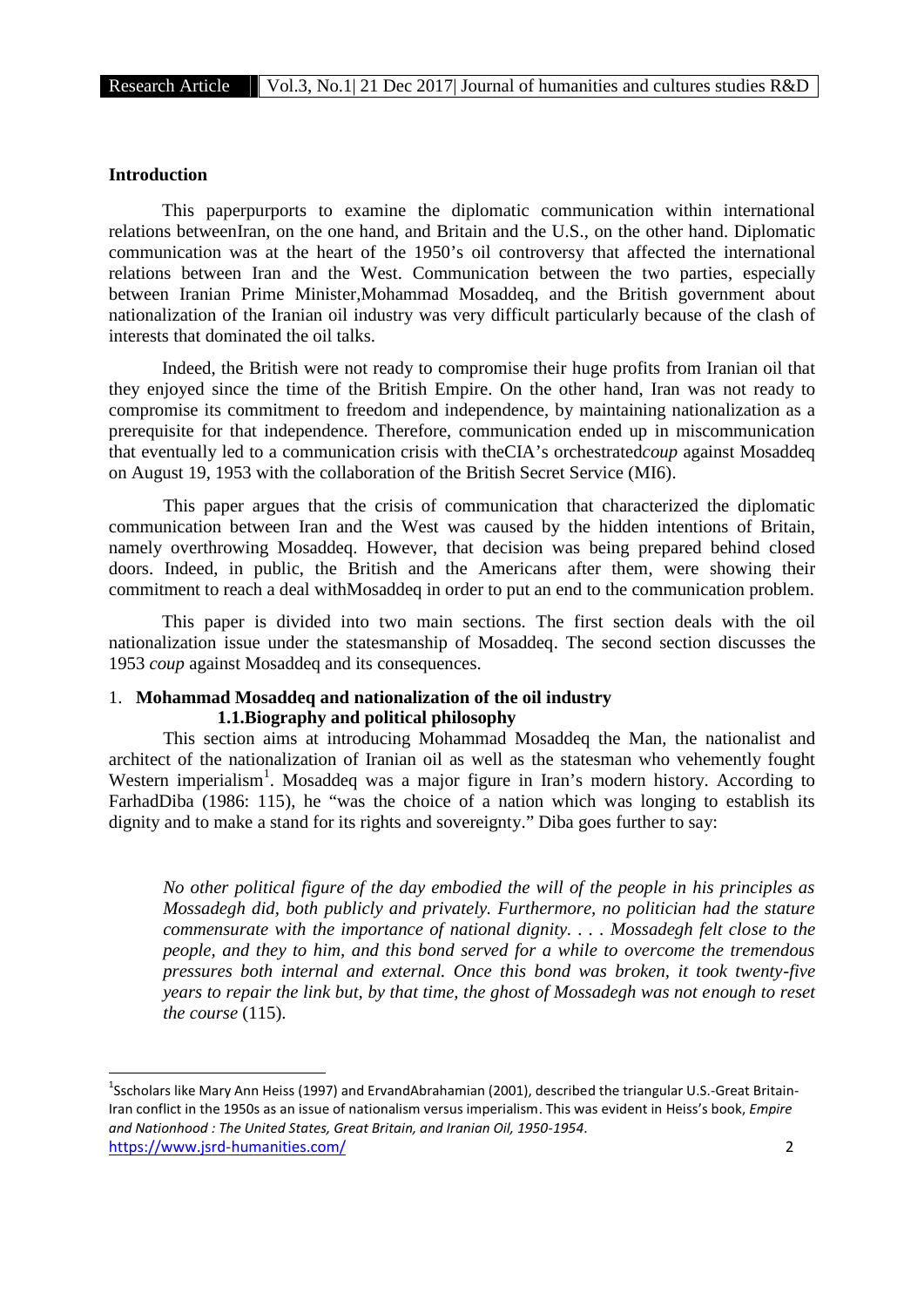Mosaddeq taught at Tehran's School of Law and Political Science (Katouzian, 2009: ix). He had an aristocratic background, coming from a "mostowfi" (accountant) and landed family (Abrahamian, 2008: 103). In his career, he had the privilege to be a writer, administrator, lawyer, parliamentarian, and a charismatic politician who embraced constitutional rule. In fact, he viewed the Pahlavi dynasty of the Shahs, set up in 1925, as both corrupt and unconstitutional, which cost him political exile and even prison sentences on July 26, 1940.

Mosaddeq was also a nationalist who overtly and passionately opposed foreign intervention in Iran. Indeed, he stood firmly against British colonialism. His pledge to protect the nation from unwanted outsiders and his incarnation of nationalistic pride made many of his countrymen identify with him and (naturally) facilitated his victory. This, combined with his opposition to domestic corruption, made him pass in the eyes of the Americans and the British for a potentially dangerous obstacle to their economic and political interests in the country (Gasiorowski & Byrne: xiv).

Mosaddeq's reputation was closely relted to the Nationalist Movement which emerged in the early 1950s. On April 28, 1951, the Parliament named Mosaddeq new Prime Minister by a vote of 79–12, at the head of a coalition of the reform-oriented National Front (Gasiorowski & Byrne: xiv). In describing the National Front, Stephen Kinzer (2008) states that it is a "coalition of political parties, trade unions, civic groups, and other organizations devoted to strengthening democracy and limiting the power of foreigners in Iran" (71). Abrahamian (2008) observes that campaigning against Britain as well as against the Shah, Mosaddeq established the National Front (Jebe'eh-e Melli), drawing to it diverse middle-class parties and associations (115).

Thus, Mosaddeq committed himself to two important causes: "strict constitutionalism" at the domestic level and an equally strict policy of "negative equilibrium" abroad to gain independence from foreign control (Abrahamian, 2008: 114). "Negative equilibrium," on the other hand, is a program that presupposes that in order to promote the national sovereignty of Iran, a policy of "non-alliance" with the United States and the Soviet Union was required (Poulson: 168). In Mosaddeq's conception of "negative equilibrium," "negative" described Iran's "non-aligned status" (Poulson: 168). He believed that Iran should not allow the establishment of military bases on Iranian soil. Furthermore, it should not accept economic aid from the United States or the Soviet Union<sup>2</sup>. In fact, the choice to side with neither of the superpowers would create an "equilibrium" guaranteeing that they could not become involved in Iranian affairs<sup>3</sup>.

Mosaddeq designed his policy of "negative equilibrium" to counter Ahmad Qavam's<sup>4</sup> stance of "positive equilibrium" (Poulson: 168). He argued that any agreement with the superpowers would push them to intrude in Iranian affairs. Mosaddeq's course of action was nationalist as he contended that if the Iranian people believed in their leaders, they would not be in need of economic and political help from foreign countries<sup>5</sup>. He argued that traditional

 $\frac{2}{3}$ lbid.

<sup>&</sup>lt;sup>3</sup>lbid.<br><sup>4</sup>In the beginning of his career, he worked for the royal court of Nasereddin Shah. He wrote the letter signed by Mozaffaredin Shah in acceptance of the Iranian Constitutional Revolution. At the time, he had the title of *Dabir-e Hozoor* (Private Secretary). Qavam played an essential role in the Iranian Constitutional Revolution. He served as Prime Minister many times during Qajar and Pahlavi dynasties. He played a substantialrole in holding the USSR back from separating Iran's northern states twice (Wikipedia). <sup>5</sup>  $<sup>5</sup>$ Ibid.</sup>

https://www.jsrd-humanities.com/ 3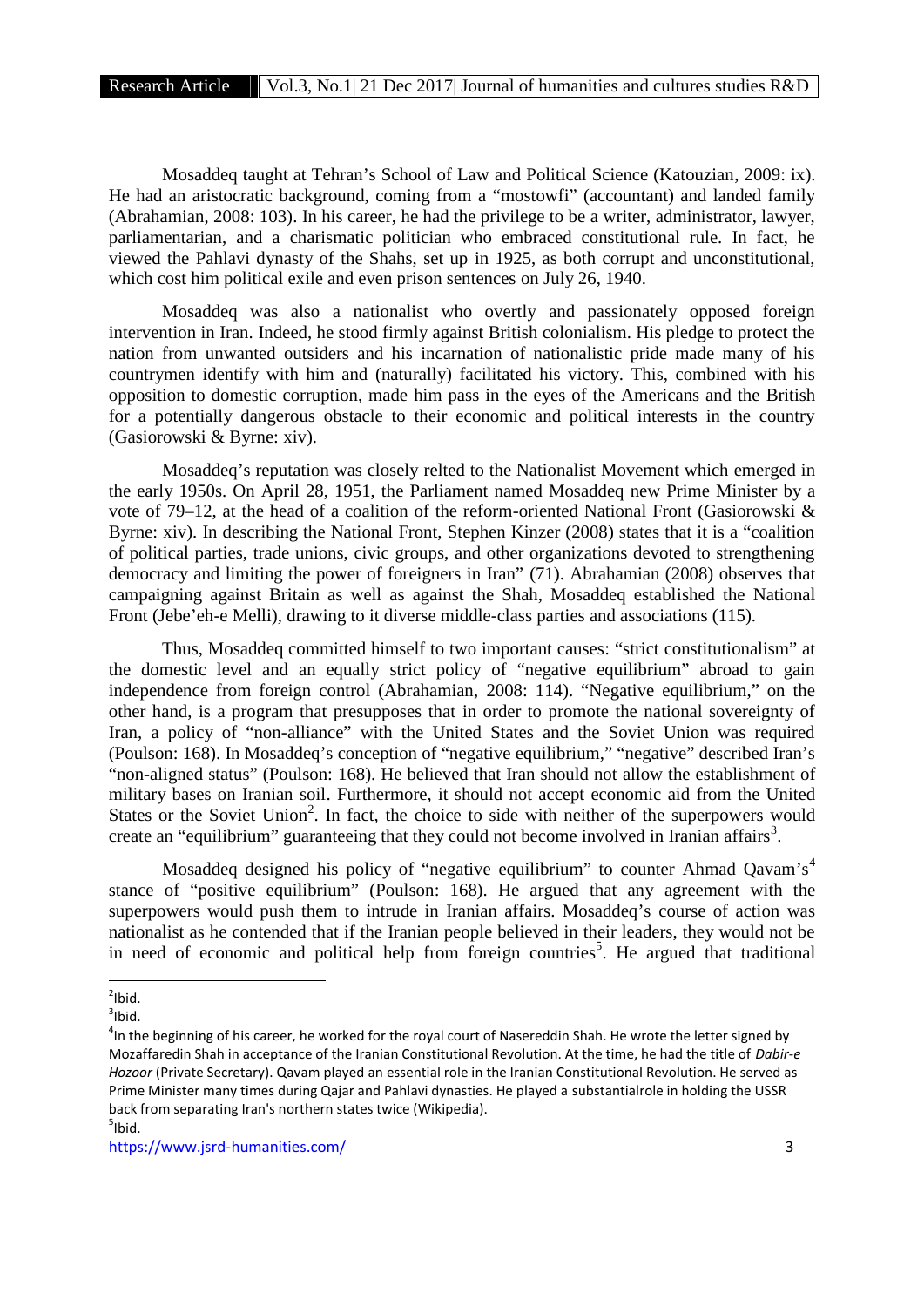politicians had threatened "Iran's very existence with their misguided policy of "positive equilibrium" with the great powers (qtd. InAbrahamian, 2008: 114). Mosaddeq warned that this policy pressed other powers to claim equal concessions, which jeopardized national sovereignty. He embraced the cause of oil nationalization and insisted that the government ought to take command of the Anglo-Iranian Oil Company. He asserted that Iran had "the inalienable right to have full control over the production, sale and export of its own oil resources."<sup>6</sup> Indeed, Iran had not been able to produce its own oil since the AIOC produced it. The following section deals with the nationalization of the oil industry and its repercussions on the diplomatic relations between Iran and Britain.

#### **2. Nationalization of the oil industry**

This section is aprelude for the following one, namely the 1953 *coup* against Mosaddeq. Miscommunication between Mosaddeq and his Western (American and British) interlocutors led to a crisis of communication that culminated in the *coup* against him. Also, communication breakdown was primarily the result of the American and the British insincere intentions. Indeed, they were planning to oust him while they were pretending to be willing to engage in serious oil negotiations. To sum up, communication crisis led to the *coup* and its consequences on both Iran and the US-Iranian diplomatic relations. The origins of the 1953 *coup* can be traced back to the Anglo-Iranian oil crisis of 1951-53; the latter was in turn at the origin of the unsuccessful petroleum talks at the end of World War II (Abrahamian, 2001: 184).

In 1948, the Iranian Parliament(Majlis) rejected a 1945 Soviet Proposal for an oil concession in the Northern provinces despite the fact that it offered Iran equal shares in profits, management and distribution (184-85). The Soviet proposal was not in line with Mosaddeq's nationalist ambitions. He rejected it on the grounds that it would give Moscow a bigger hand in the north and would motivate those Westerners looking for concessions and contracts in the whole country (Abrahamian, 2001: 185). Unsurprisingly, the British Ministry of Fuel warned the Foreign Office:

*The strength of Britain lies in the fact that we hold concessions all over the world, in which we are ourselves developing the oil and controlling its distribution and disposal. It would weaken our position if countries began to develop their own oil. If Persia<sup>7</sup> began to develop her own oil in the north, it might not be very long before she would want to do this in the south also. We should not encourage them to develop their own oil* (qtd. in Abrahamian 2001, 185).

Obviously then, from the beginning the British position was clear: its main priority was control over Iranian oil, thus leaving Iran completely dependent on Britain for the production and management of its own oil. Mosaddeq's determination to preserve Iranian oil for Iranians and his concern over the foreign presence surely sent a signal to the British that he was the wrong person

 $6$ Ibid.

 $<sup>7</sup>$  The name Persia changed into Iran in 1934.</sup>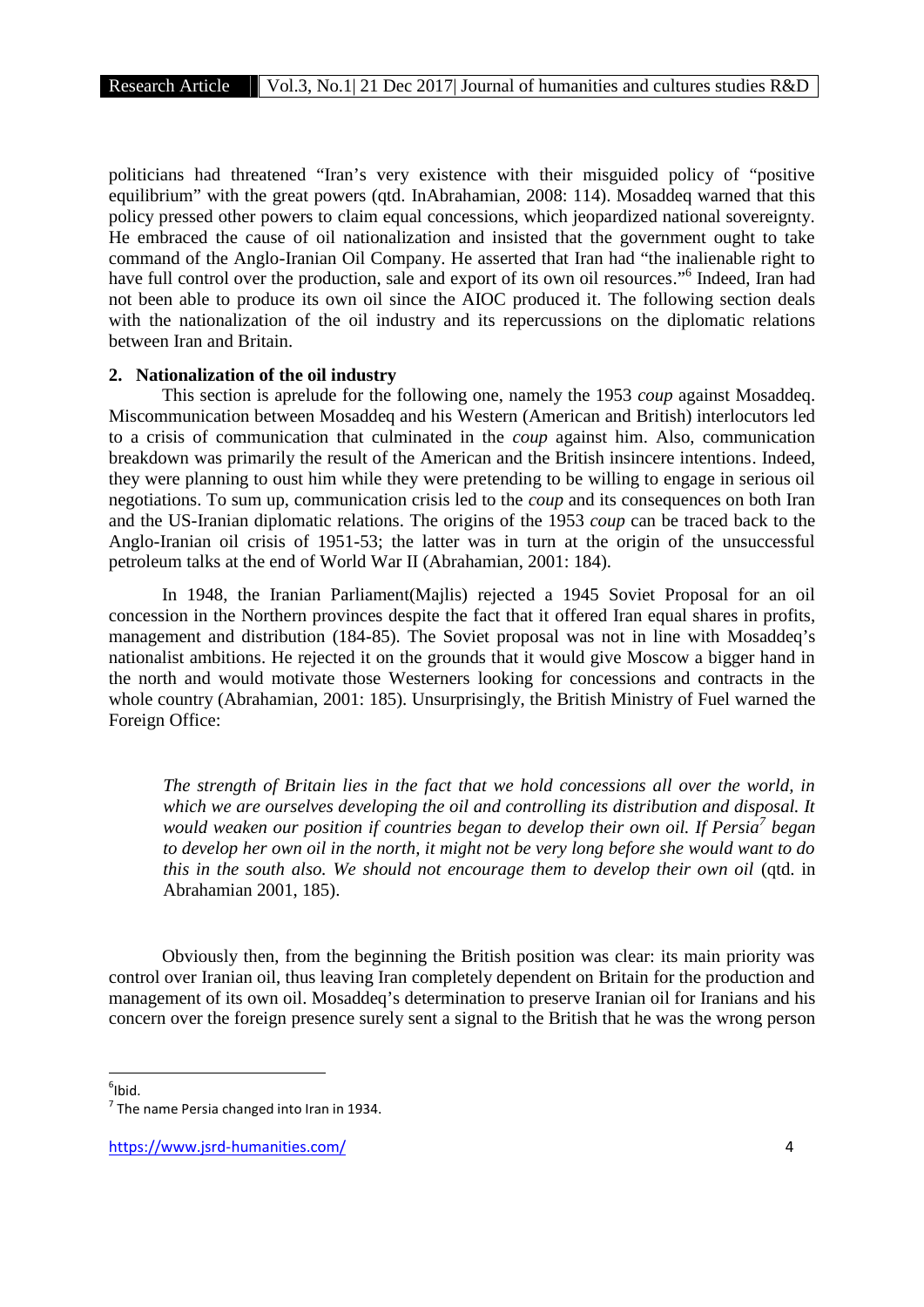to deal with. Mosaddeq would have never guessed at that point that his very nationalism would lead, just two years later, to his historic downfall.

More importantly, the Majlis declined a Supplement to the 1933 Agreement with the Anglo-Iranian Oil Company (Abrahamian, 2001: 185). The 1933 Agreement, which prolonged the Company's oil concession for an additional thirty years on terms that were not advantageous to Iran, had been imposed by the Company with the support of the British government (Katouzian, 2009: xi). It had generated much discontent and hostility among Iranians, knowing that the company had engaged in troubled relations with different Iranian governments since World War I.

Britain took tremendous advantage of Iranian oil; indeed, in 1949-50, the AIOChad in Iran the largest refinery in the world. It was the second largest exporter of crude petroleum and it had the third largest oil reserves and supplied 85 per cent of the fuel needs of the British navy (Abrahamian, 2001: 185). Negotiated secretly, the Supplementary Agreement was not in the advantage of Iran. It provided for an increase in Iranian royalties from four to six shillings per ton. Thus, its share of the company profits would rise from 17 to 24 per cent. Iran believed it should have 50 per cent, yet the company would not accept that and argued that Iran should be thankful for the AIOC's « civilizing mission», like turning « deserts » into growing towns (185). In addition, it refused to decide on deadlines on previous promises to promote Iranians to technical-managerial positions, arguing that only few had the required skills to qualify for these « responsible » positions (185). Depriving Iranians of those « responsible » positions meant that, obviously, Britain had the monopoly of Iranian oil, with all the advantages that it entailed. Furthermore, it increasingly denied Iranians key positions, and this would naturally turn against Britain in the long run. In fact, over the years, the Iranians had grown suspicious not only of Britain but also of all foreign powers.

With the backing of the middle-class and using strategies like petitions and street demonstrations, Mosaddeq called up a mass movement advocating the nationalization of the oil industry (Abrahamian, 2008: 116). With a general strike in the oil industry commanded by the Tudeh in 1951, Mosaddeq pressuredParliament in May 1951 to accept his nationalization bill and give him the required vote to form a government to put into effect the nationalization law (116).

Thus Mosaddeq's main political accomplishments was the nationalization of the Iranian oil industry, which had been under British authority through the Anglo-Iranian Oil Company (AIOC) since 1913, today known as British Petroleum (BP) (Gasiorowski & Byrne: xv). On May 1, 1951Mosaddeq, by nationalizing the AIOC, called off the oil concession that was meant to expire in 1993 and expropriated its assets. The AIOC was considered by the British as their most important overseas concern; it did in fact create for them significant amounts of revenues. Mosaddeq shed light on his nationalization policy in a June 21, 1951 speech. He stressed that the oil returns could be used in an efficient way to fight the ills plaguing the Iranian people, such as poverty, disease and backwardness. He also observed that by putting an end to the power of the British Company, Iranianswould rid themselves of corruption. Protesting Iran's dependence on foreign powers, he pointed out in his speech that:

https://www.jsrd-humanities.com/ 5 *Once this tutelage has ceased, Iran will have achieved its economic and political independence. The Iranian state prefers to take over the production of petroleum*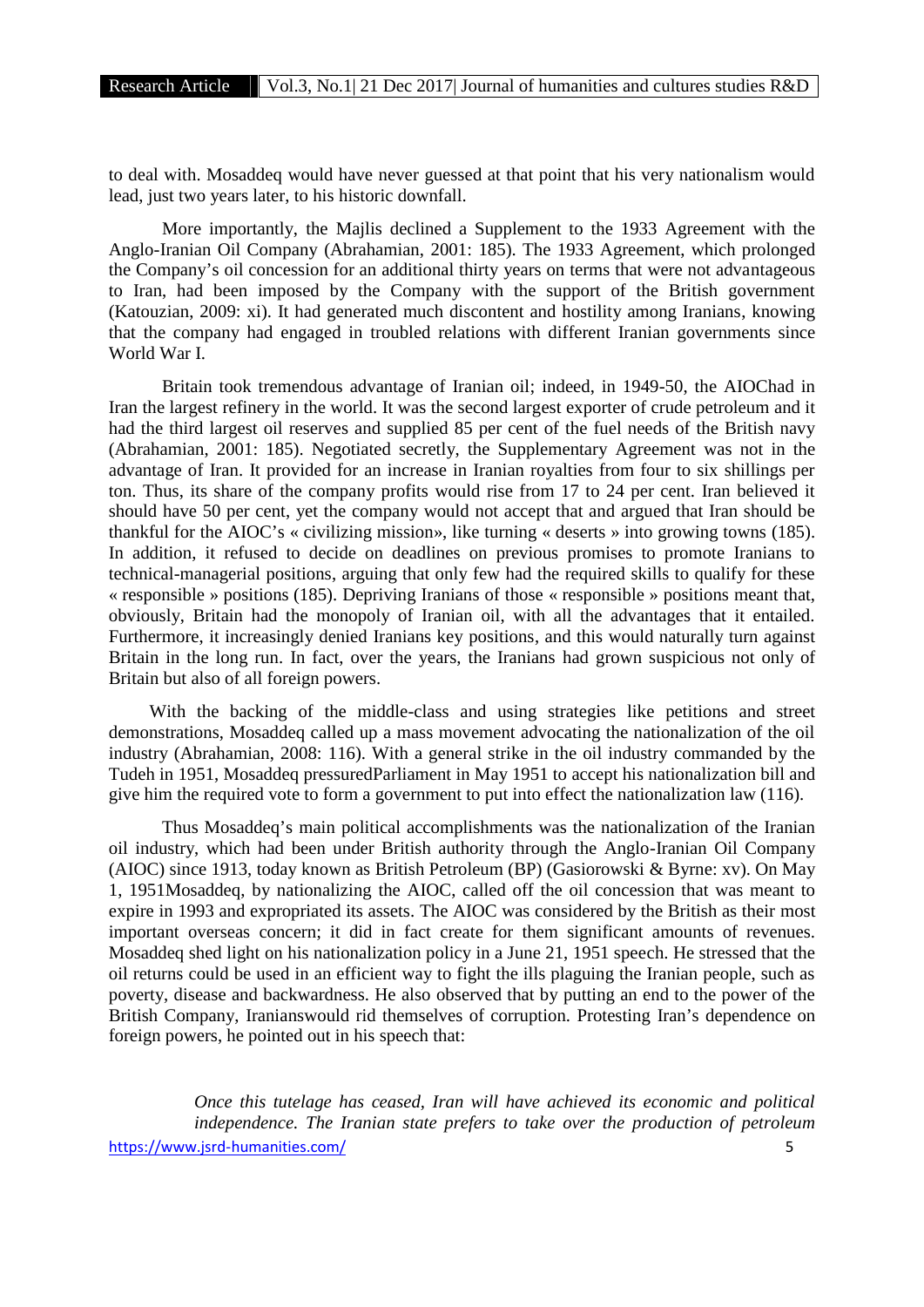*itself. The company should do nothing else but return its property to the rightful owners. The nationalization law provides that 25% of the net profits on oil be set aside to meet all the legitimate claims of the company for compensation. . . . It has been asserted abroad that Iran intends to expel the foreign oil experts from the country and then shut down oil installations. Not only is this allegation absurd; it is utter invention . . .* . (Web Sources*<sup>8</sup> .)*

Mosaddeq's speech is an obvious evidenceof his nationalism and his willingness to move forward with an economically and politically sovereign Iran. He famously claimed that the best way to rule Iran was through democracy and social justice. He also argued that silence at foreign intervention and corruption in Iran was the equivalent of sin. These ideas have resonated in the minds of millions of Iranians then and now and attested to the Prime Minister's determination to put Iran on the side of progress.

In October (1951), all British nationals were dismissed from Iran, which was humiliating to the British position (De MoraesRuehsen: 468). Mosaddeq's appropriation of the Anglo-Iranian Oil Company had brought about a new chapter, namely "the end of Pax Britannica," and the rise of the United States on the scene (468).

The AIOC immediately launched an economic boycott that was backed by the other major international oil companies. In the meantime, the British government undertook a campaign to destabilize Mosaddeq's regime. Thus, oil nationalization created a serious crisis with Great Britain. In support of AIOC, the British government withdrew the company personnel, blocked oil exports from Iran and submitted a complaint to the United Nations (Abrahamian, 2008: 117). In response, Mosaddeq went to New York to defend the Iranian stance. His arguments appeared in a report titled "Text of the Report Submitted by Prime Minister, Dr. Mohammad Mossadegh, on November 25, 1951 Upon his Return From the United States of America and Egypt." In that report,hepoints out that he went to New York, to the Security Council of the United Nationsto answer the "groundless complaint" that the British government had made to the Security Council, and defend the Iranian Nation's rights (1). He further observes that Britain's criticismwas that Iran had not implemented the decision of the International Court of Justice about the interim protective measures concerning the former Anglo-Iranian Oil Company case, and that the objection of the Iranian Government to the execution of that decision might jeopardize international peace, and that consequently, the Security Council ought to tackle this issue, and make the Iranian Government respect that resolution (1). Defending his position, Mosaddeq argued that the Iranian government had never jeopardized international peace, and that the Iranian government could not be held accountable in the event the United Kingdom, "under baseless pretexts,"invaded the country (2). The Iranian Delegation's role in the Security Council was to prove that the latter lacked any "jurisdiction" over the conflict between the Iranian Government and the ex-Oil Company in which the U.K. had illicitlyintruded (2).Mosaddeq adds that he had the chance to:

https://www.jsrd-humanities.com/ 6 <sup>8</sup>*Mohammad Mosaddegh*. (http://www.saylor.org/site/wp-content/uploads/2011/06/Mohammad- Mosaddegh.pdf).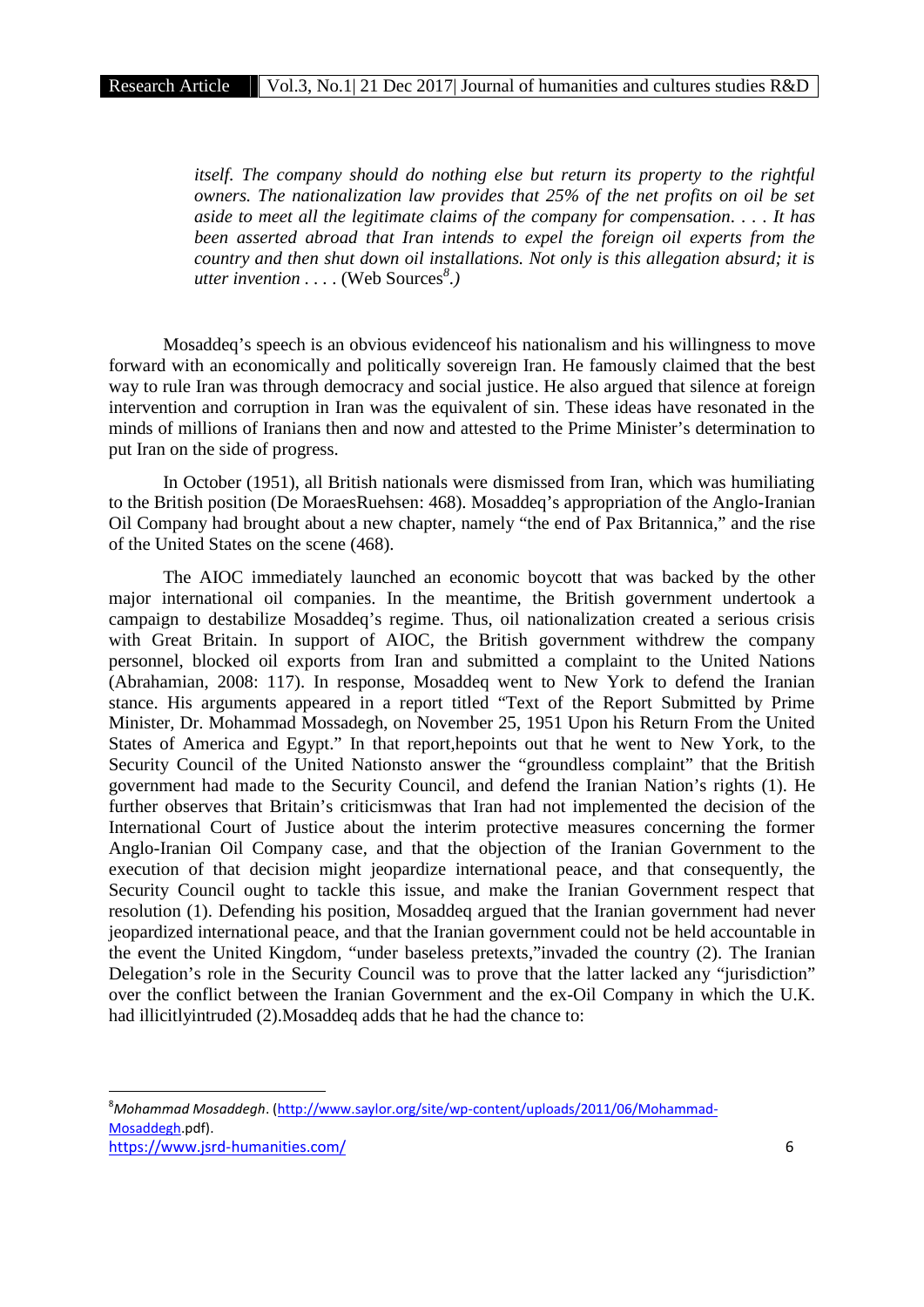*Inform the council of the past history of the Iranian Oil, the cruelties of the former Company, the transgression of its agents in interfering in our internal affairs, plundering the oil revenues, depriving the Iranian people from the minimum standard of living . . . and the defective Agreement of 1933. I also brought to the attention of the Council the legitimate desires and wishesof the Iranian people to enjoy henceforward their full political and economic independence . . . and in particular not to allow any State to intervene in their internal affairs*(2).

The Security Council met on October 15, 16, 17, and 19, 1951to discuss the oil issue. In the final meeting of the council, and contrary to the British demand, "the Council so ruled that pending the Decision of the International Court of Justice as to its competence, the case will be adjourned" (2-3).Criticizing the British government, Mosaddeq claimed that it aimed at harming both the Iranian government and the Iranian people (3). As far as the oil issue is concerned, contended Mosaddeq, Britain's ultimate aimwas that it ought to be "refined, transported and distributed by them" as earlier. Also, they want to be given all the oil in Iran at a very low cost "under a contract"(3). It was no surprise thatMosaddeq was viewed as "a double-edged sword," threatening the oil company and the British Empire, on the one hand, and the Shah and his control of the army, on the other hand (Abrahamian, 2008: 116).

Ironically, Islamists mistrusted Mosaddeq for his commitment to secular nationalism (Abrahamian, 2008: xxii). Thus, the secularism of the western culture, which was expected to serve as a bridge between Iran and the West, was not to the benefit of that relation. Indeed, economic interests blurred every other consideration, turning Mosaddeq from a potential partner to an enemy. Here again miscommunication is apparent. Indeed, despite his Western educationand his dedication to Western democracy, Mosaddeq's attempts at communicating with both Britain and the United States ended in communication crisis and diplomatic debacle.

Thus in trying to apply "the clash of civilizations" paradigm in this context, one can argue that surprisingly, the secularism embraced by Mosaddeq was not welcomed by the west, and ironically, the Shah's twenty-five-year Western-backed rule gave way to Islamic fundamentalism, which both the United States and Great Britain viewed as a serious enemy force that jeopardized the Western secularism. There are grounds for arguing that the situation was that of "an imposed" clash by the West nurtured by the West, even if it did not admit it. The oil crisis was very important in the unfolding events eventually triggering the 1953 *coup*.

To add to the already shakydiplomatic relations between Iran and Great Britain, the AIOC failed to deal with many of Iran's other complaints, such as the extent of the contract that ran till 1992, the payment of royalties in pounds, which tied Iran to the sterling area, the sale of oil to Iran at international market rates instead of local production rates(Abrahamian, 2001: 186). The company was considered as a «typical colonial power manipulating the host government by making and unmaking ministers, governors, army commanders, Majlis deputies and local tribal chiefs » (186). Abrahamian points out that in being rigid, both the oil company and the British government presumed that Iran would accept the British terms, and immediate nationalization came as a surprise for many and led to a communication crisis that affected the diplomatic relations not only between Iran and Britain but also Iran and the United States. Diba argues that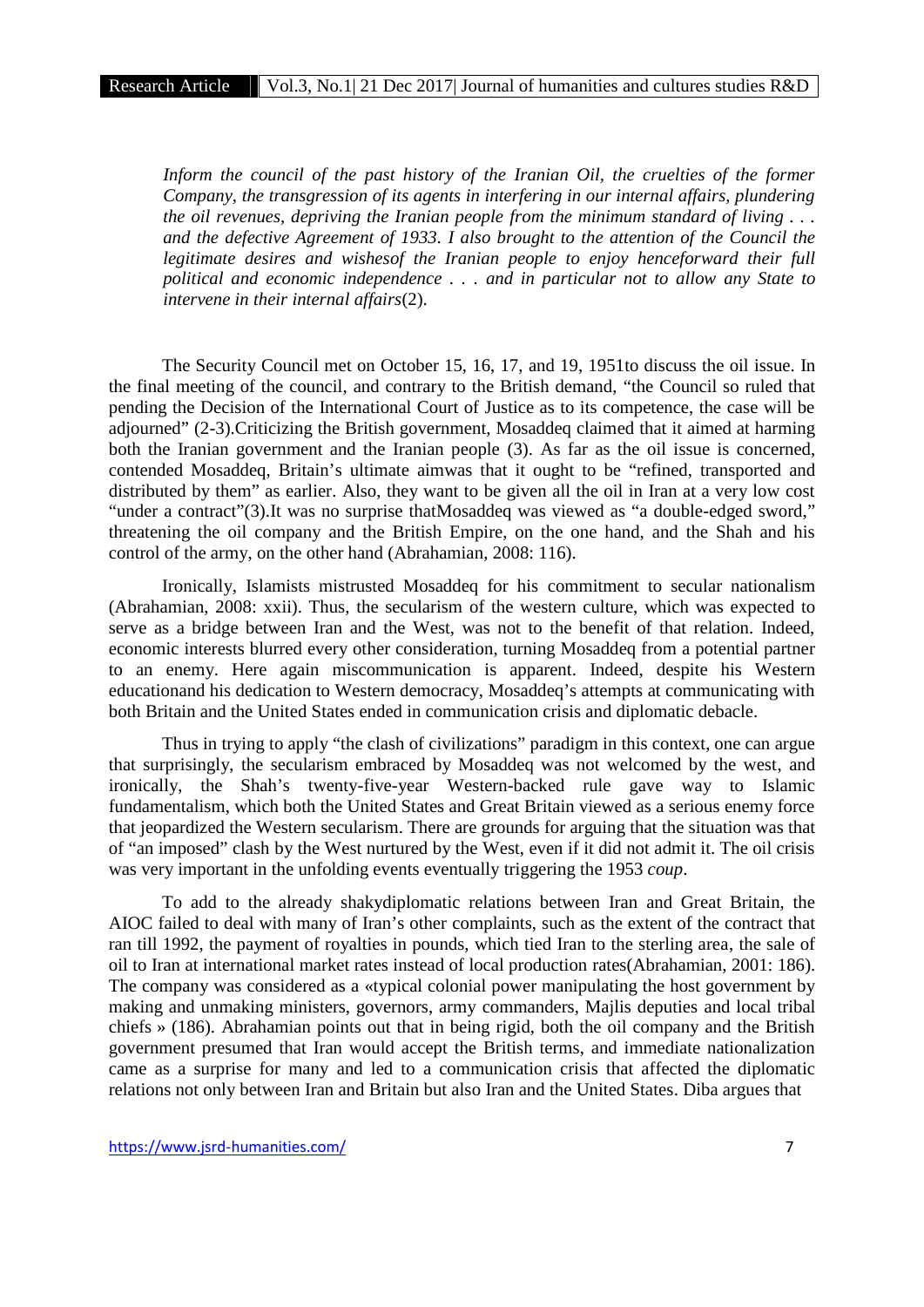*[t]he rejection, by the oil committee, of the Supplemental Oil Agreement of 7 July 1949, marked the beginning of the stand by the Majlis toward obtaining a better deal from the oil company, both in terms of revenues and of administration. On the other hand, it sent a message to the British that the wishes of the British Government did not have to be systematically approved by the Majlis. "This awakening so shook the foundation of Whitehall's political paternalism towards Iran that it may well have been the origin of the reaction which set in following Mossadegh's assumption of the premiership, culminating in Britain's role in his overthrow* (102).

This paternalism is shownin Sir Francis Shepherd's dispatches to the Foreign Office, wherein he assured the British Government "that the Agreement will be driven through"Parliament within a couple of months" (102). The British wanted to push the Shah as well as the Prime Minister to sign the agreement. Shepherd even observed that the Americans were found to be 'most helpful', that is they similarly pressured the Shah to comply with the proposals.<sup>9</sup> Therefore, this miscommunication between the different partners emanated from the conflict of interests that dominated the situation at the time. Iran's yearning for an independent management of its natural resources fell on deaf ears on the part of its Western interlocutors as the latter's ultimate objective had been control over Iran's profitable oil industry.

In rejecting the Supplementary agreement, parliament nationalized the oil industry and elected Mosaddeq as Premier because he was the only candidate willing to implement the nationalization law (Abrahamian, 2001: 186). Upon the assumption of his office, in April 1951, he pledged fair competition, created a National Iranian Oil Company and invited British employees to work for the new authority (186-87).

The British realized the weight of Mosaddeq in relation to nationalization. They understood that he was firmly committed to make Iran obtain full control over the oil industry. They also came to the conclusion that they could not allow Iran to gain control, and that the only means for preserving its « vital interests » and ending the crisis was by ousting him (Abrahamian, 2001: 187). The British realized that for Mosaddeq, his most important objective was « national sovereignty », which meant « control over extraction, production, and distribution of oil" (187). The only means of achieving genuine independence was through stopping British control over the oil industry; control had to do with deciding about the quantity of oil to be produced, when to produce it and where to sell it (187-88). In case Iran had the power of control, it could influence international prices and even keep oil « underground for future generations» in this way, it could sell just what was needed to purchase basic goods (188). The Ministry of Fuel notified the U.S. State Department:

*Musaddiq would be content to see the industry running at a low level without foreign management. This raises a problem: the security of the free world is dependent on large quantities of oil from Middle Eastern sources. If the attitude in Iran spreads to Saudi Arabia or Iraq, the whole structure may break down along with our ability to defend*

https://www.jsrd-humanities.com/ 8  $^9$ Ibid.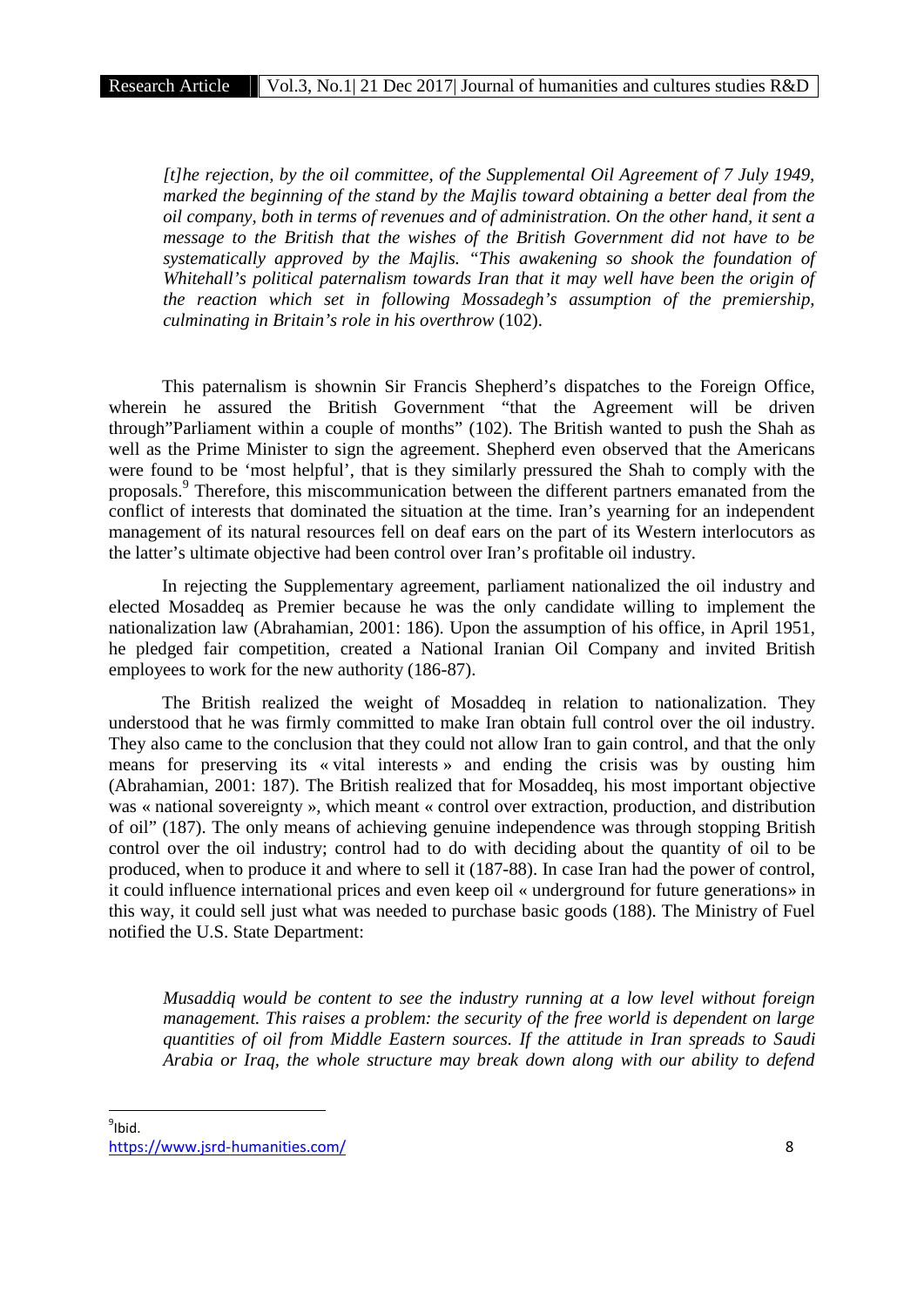*ourselves. The danger of buying oil produced on a reduced scale has, therefore, potentialities with dangerous repercussions* (qtd. in Abrahamian, 2001: 188).

The British were aware that it was a situation wherein either Iran got full control of oil or not. Mosaddeq as well was fully aware of the situation (189). A communication by the Foreign Office read that ". . . there is the consideration that Parliamentary and public feeling in England would not readily accept a position where we surrender effective control of an asset of this magnitude" (qtd. in Abrahamian, 2001: 189).

In the very first week Mosaddeq was elected Premier, the British government claimed that he was merely riding a "temporary wave" and that concessions would only "buttress" him (Abrahamian, 2001: 189-90). The British Foreign Minister assured Dean Acheson, Truman's Secretary of State, that Mosaddeq would not last long, and that weakening him would not risk a communist takeover in Iran (190).

At first, the British expected Mosaddeq to collapse of his own accord, for all recent governments in Iran had typically lasted only ten months (190). When this did not materialize, they urged the Shah, the Majlis, and the senate to remove him, and when these efforts failed, they tried to destabilize him through economic pressure, propaganda campaigns and subsidies to the opposition. Finally, they resorted to the United States and harnessed the CIA (Abrahamian, 2001: 190).

While waiting for Mosaddeq's fall, the British increased their pressure on Iran by planning a heavy embargo on it, by such means as freezing its sterling assets in London, and preventing the export of equipment for the oil fields in Iran (194). Furthermore, in Washington, they petitioned against aid to Iran. The British went so far as dissuading AIOC workers from working for Iran; and in their effort to make them all give up their jobs, they informed them that their salaries would not be convertible into sterling (194-95). However, despite the British sabotage activities and loss of employees, Iran was able to retain the Abadan refinery along with the major oil wells functioning (Abrahamian, 2001: 195).

To impose further economic obstacles on the Iranian government, Britain convinced other countries not to purchase this oil, and went so far as threatening to sue those who did. It also captured the few tankers that attempted to disrupt the embargo<sup>10</sup>. Indeed, it was not hard to carry out that embargo because most tankers in the world were owned by the main oil companies<sup>11</sup> (195). Iran had therefore to subsist on an "oil-less economy;" besides, it had to stop development plans. Yet despite the embargo, Iran resisted and Mosaddeq remained in power (195).

Communication crisis was also the outcome of the bad intentions of the British who, while waiting for Mosaddeq's fall by an attempt to unseat his government through a Parliament "vote of no confidence,"<sup>12</sup> they pretended that they were ready to agree to "reasonable"

<sup>&</sup>lt;sup>10</sup>lbid.<br><sup>11</sup>In 1951 there were 1500 tankers distributed as follows: 395 American, 214 Norwegian, and 155 Panamanian almost all owned by the big oil companies. The Soviets and the East Europeans owned 10 of them (Abrahamian 2001, 195). <sup>12</sup>Katouzian, Homa. *Mosaddeq's Government in Iranian History*. In *Mark Gasiorowski and Malcolm Byrne (eds.)* (p.

<sup>6).</sup>

https://www.jsrd-humanities.com/ 9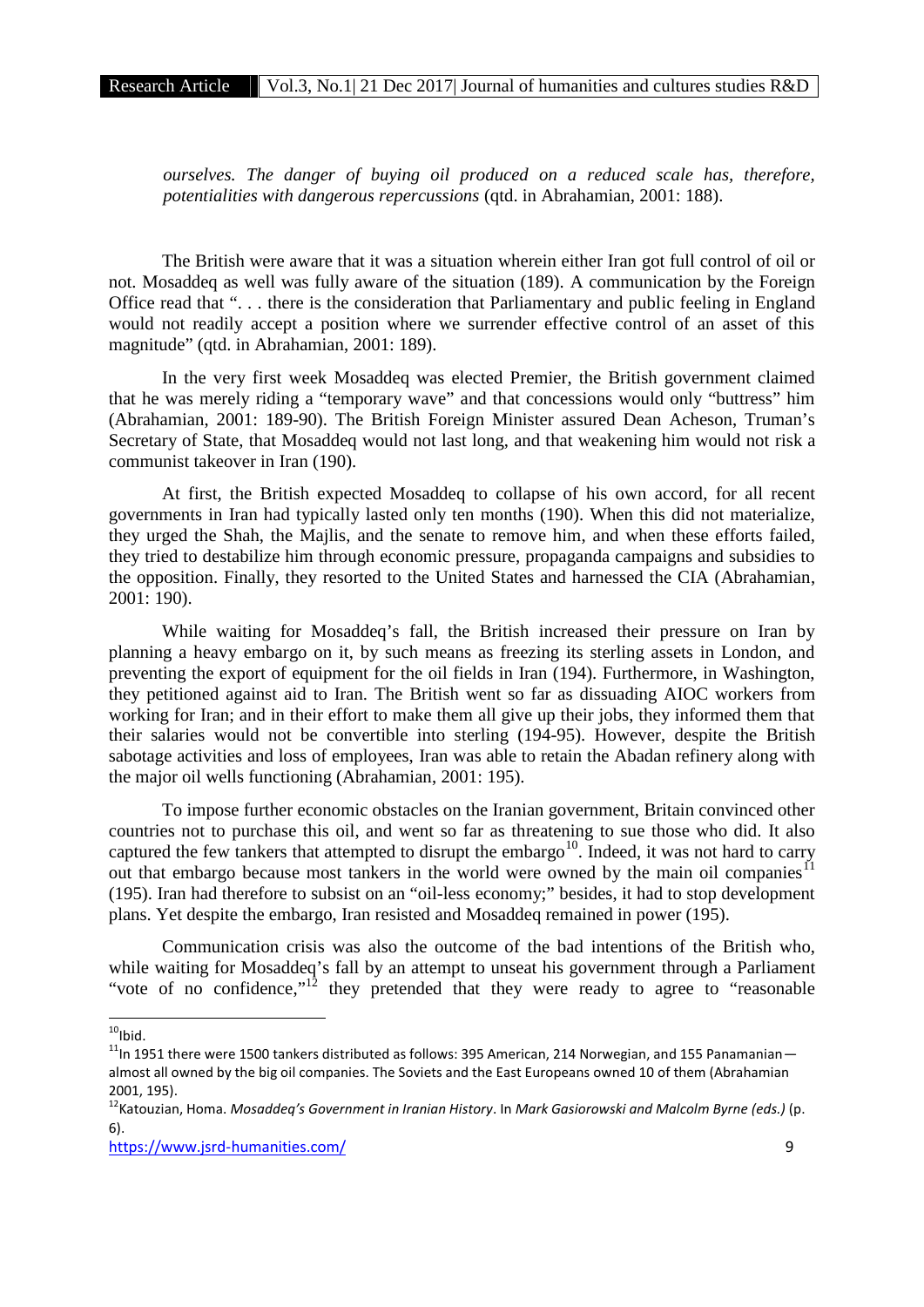compromise" (Abrahamian, 2001: 190). Yet in reality, they were not honest about looking for a solution to the crisis; one can cite the Harriman Mission (1951) and the Stokes Mission in August as good examples of the manipulation of the situation (190). In the former, Truman sent Averell Harriman as his special representative to help soothe the Stokes-Mosaddeq negotiations; in the latter, one month later, Sir Richard Stokes, the Lord Privy Seal in Clement Attlee's Labour government was sent on a mission to Tehran to conduct negotiations in the name of AIOC and the Labour government (Abrahamian , 2001: 190-91). Added to that, the United Nations, the Hague, and Washington debate in 1951; and finally, the further debate at both the State Department and the World Bank in 1953 (191).

Indeed, Britain had acquired an injunction from the World Court to prevent Iran from repossessing the oil industry<sup>13</sup>. Iran ignored it, on the grounds that since the 1933 agreement had been signed between Iran and a private company (APOC, later AIOC), Iranian courts had exclusively jurisdiction in the issue. This stance was eventually embraced by the World Court (in the Hague) in July 1952<sup>14</sup>. Thereupon, Britain brought the issue to the United Nations Security Council; however, it failed to get its support; at the time Mosaddeq was in the United States in October heading the Iranian delegation to the Security Council.

According to the British press coverage of the oil crisis,Mosaddeq was responsible for the negotiations' failure; nevertheless, secret British memos disclosed a different reality by showing Britain's "bad faith" in the contradiction between its public statements and its private opinions and decisions (191). The British hid their ultimate intentions, namely the overthrow of Mosaddeq. Sir Richard Stokes, the Lord Privy Seal, was sent to Teheran to negotiate on behalf of both the AIOC and the Labour Government (Abrahamian, 2001: 190-91). He observed that Britain should publicly accept nationalization but insist on clauses retaining AIOC control; in private he admitted he would accept the "flavor of façade of nationalization while retaining the substance of control" (191). During the Washington talks, the Foreign Office advanced proposals it was convinced the other party would not accept to subvert a "highly embarrassing" settlement (qtd in Abrahamian, 2001: 191).

In order to strike at the heart of Mosaddeq's regime, the British launched a propaganda campaign that targeted Mosaddeqas well as the National Front. The British published articles in important British and American newspapers. For instance, the *Observer* depicted Premier Mosaddeq as a "fanatic" and a "tragic Frankenstein" with a "gigantic head" and "obsessed with one xenophobic idea" (qtd. in Abrahamian, 2001: 193-94).<sup>15</sup>*Time* portrayed him as a "timid" man who was liable to become dangerously "brave" when "emotionally aroused" by his "martyrdom complex" (193)<sup>16</sup>. To add fuel to the anti-Mosaddeq propaganda, Drew Pearson, one of the most well-known American journalists of his period, contended falsely in the *Washington Post* that Iran's Foreign Minister, HosseinFatemi, had been found guilty on several occasions for corruption.

<sup>13</sup>Katouzian, Homa. *Mosaddeq's Government in Iranian History*. In *Mark Gasiorowski and Malcolm Byrne (eds.)* (p. 7).

https://www.jsrd-humanities.com/ 10 <sup>14</sup> Ibid.<br><sup>15</sup>(May 10, 1951).<br><sup>16</sup>(August 22, 1951).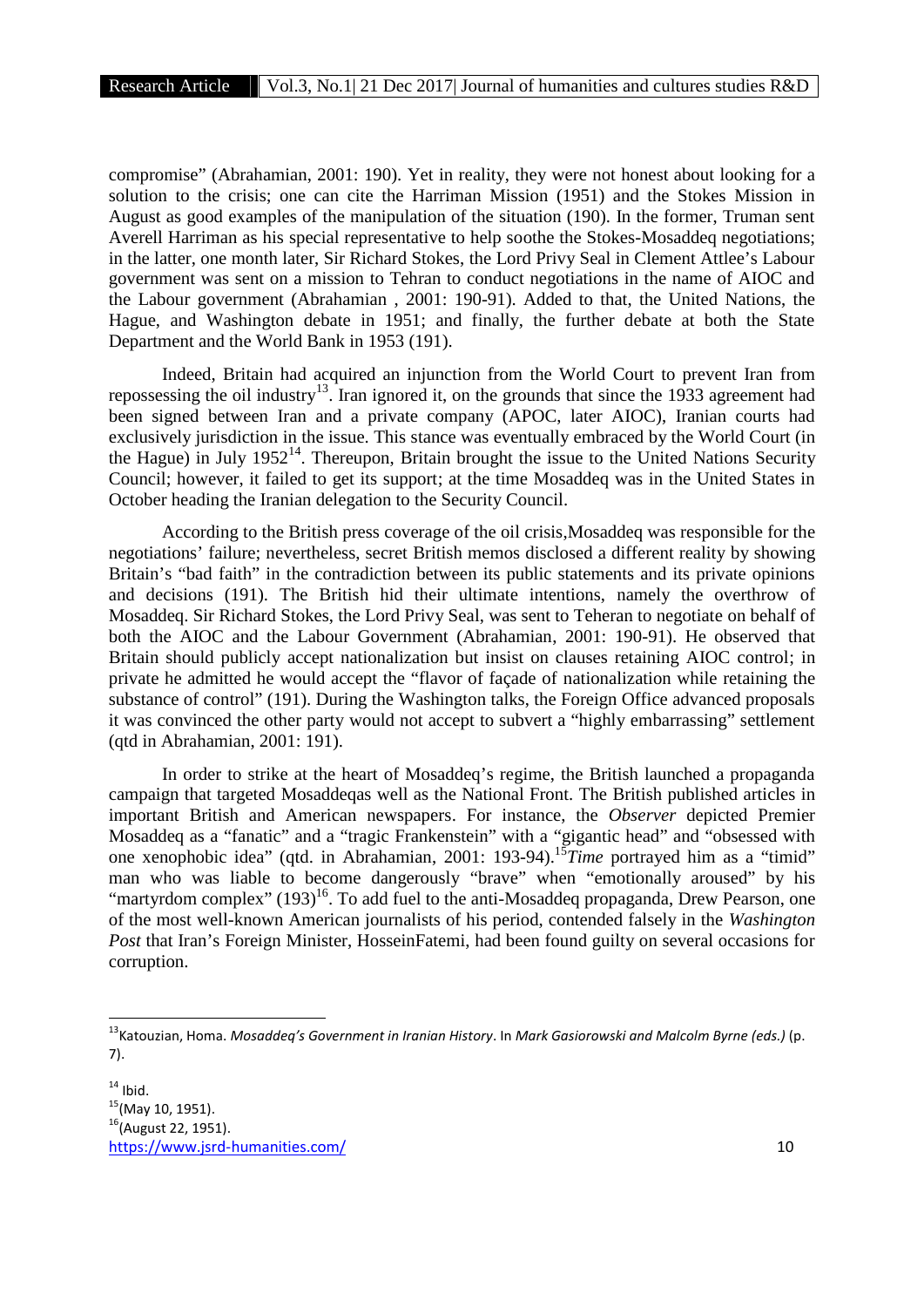The British assault on the National Front was harsh. Indeed, British officials described it as "nothing but a noisy bunch of malcontents," that Mosaddeq, who was a "wily Oriental," was "wild," "erratic," "eccentric," "crazy," "gangster-like," "fanatical," "absurd," "dictatorial," "demagogic," "inflammatory," and "single-mindedly obstinate" (qtd. in Abrahamian, 2001: 193).

This propaganda further blocked communication between Mosaddeq and his British and American interlocutors since it is hard to diplomatically negotiate with an interlocutor whom one considers as inferior. Stereotypes and prejudicesdominated the British depiction of Iranians as "child-like," "tiresome and headstrong," "unwilling to accept facts," "volatile and unstable," "sentimentally mystical," "unprepared to listen to reason and common sense," and "swayed by emotions devoid of positive content" (193). In a printed document entitled "A Comparison between Persian and Asian Nationalism in General," "Shepherd informed senior officials in the other ministries that Iranian nationalism was not "authentic" and desperately needed a "guiding hand"; the salvation of Persia would be a twenty-year occupation by a foreign Power (rather like the occupation of Haiti by the United States) (194).

In this regard, William Roger Louis observes that "[i]n view of Shepherd's (the British ambassador to Tehran) low opinion of "Oriental character" and of Iran itself as a country of "Oriental decadence," it is hardly surprising that he and Mosaddeq found communication difficult. He impressed upon Mosaddeq , and, it seems, on all other Iranians he met, that Iran had not been allowed to develop "at the hands of a virile and civilized nation"  $(135-136)$ .<sup>17</sup>This criticism can be interpreted in the context of Huntington's "clash of civilizations" paradigm. The way the British depicted Iranians reveals that the former perceived the latter as inferior to them. They perceived them as people who, instead of relying on reason as Westerners do,they relied on emotions as Easterners do. In reality, the clash originated from the conflict of economic interests that opposed the great powers and their drive for imperialism and control of Middle Eastern resources on the one hand, and Iran, along with its drive for nationalism on the other hand.

To sum up, the "clash of civilizations" can also be seen as the cause of the communication crisis or breakdown that had characterized the U.S./British diplomatic relations with Iran. The communication crisis that characterized the diplomatic relations between Iran and the U.S. and Britain can also be seen at the level of the "clash of interests" between Iran's drive for nationalism that climaxed in Mosaddeq's nationalization of the oil industry on the one hand, and the U.S.'s and Britain's drive for imperialism trying to keep control of the Iranian oil industry to better serve their economic interests.

## **3. The 1953** *coup* **against Mosaddeq**

The *coup*, upon which both the Americans and the British concurred, was an intricate, multi-faceted plan that traces its origins back to the oil crisis of 1948-51. As mentioned above, while the British government was presenting its complaint to the Security Council following Mosaddeq's nationalization of Iran's oil industry, it was covertly designing his deposition and getting involved in Iranian political affairs (Katouzian, 2009: 177). This, of course, was preparing the ground for the communication crisis.This was revealed by the minutes written by Robin Zaehner to the Foreign Office of his conversation with Abbas Iskandari in 1951 (177). Zaehner was a professor from Oxford who was assigned to recruit agents that would eventually take part in the *coup*, the most important of whom were the Rashidian brothers (Asadollah,

 $17$ Gasiorowski and Byrne (2004).

https://www.jsrd-humanities.com/ 11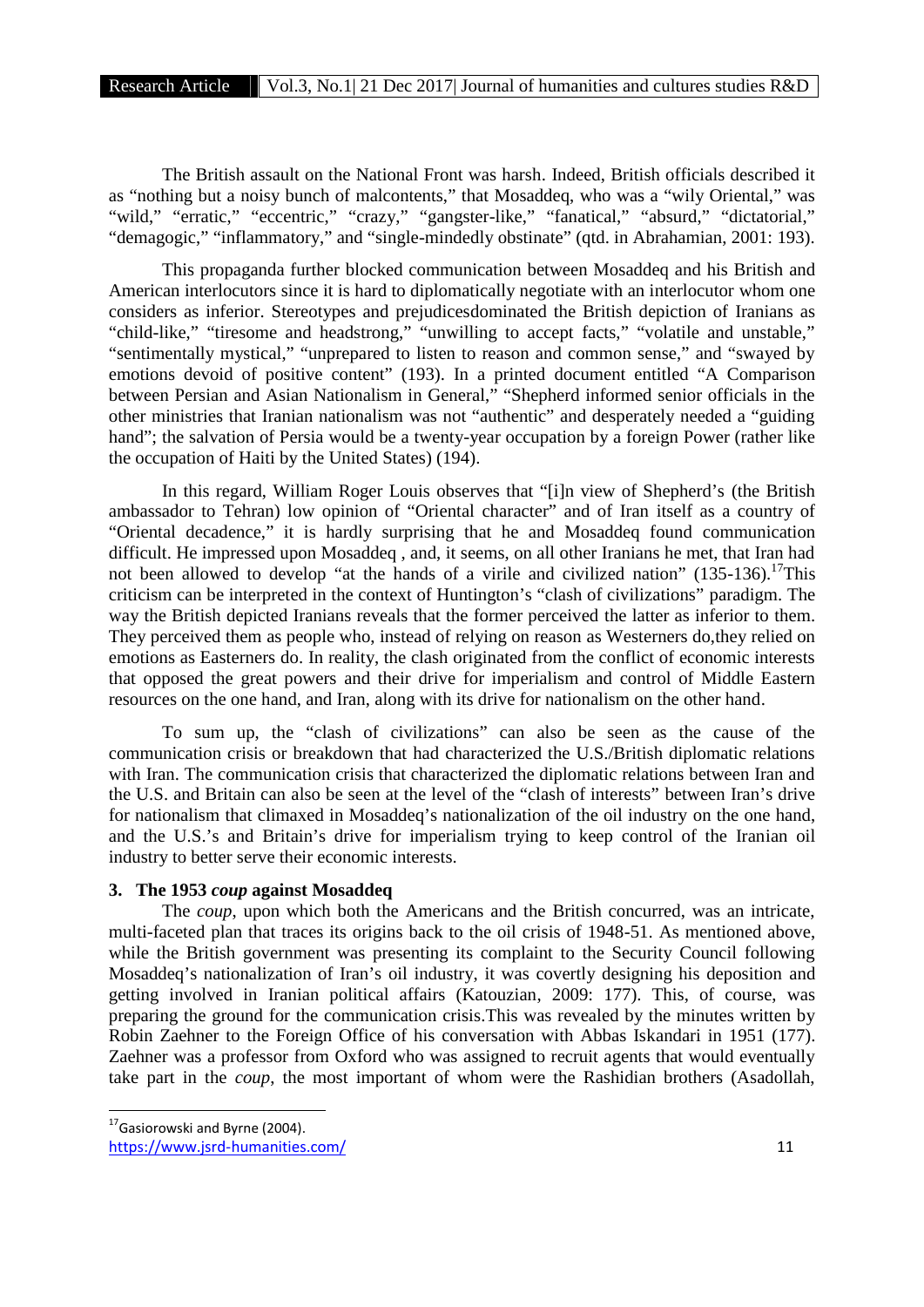Saifollah and Qodratollah), businessmen with powerful connections in the Tehran Bazaar, the Majlis, and the Palace (De MoraesRuehsen: 474). Kermit Roosevelt, the mastermind of the *coup*, who was the head of CIA operations in the Middle East and the grand-son of the  $26<sup>th</sup>$  American President, Theodore Roosevelt (1901-1909), had known the Rashidian brothers for several years. He had arranged for them to be flown to CIA headquarters in Washington for what he called "thorough tests of veracity," and had developed great admiration for their tradecraft (Kinzer: 169-70).

Besides the Rashidians, who were originally British assets, Roosevelt also used several Iranians who had been trained by the CIA (170). The two best, Ali Jalili and Farouk Keyvani, began working for the CIA in early 1951 as organizers of the propaganda and sabotage network known as Operation Bedamn which cost the CIA one million dollars annually (Kinzer: 170; De MoraesRuehsen: 484). Added to the activities cited above, the 1953 coup involved the intrusion of "agents provocateurs" into Tudeh protest marches to incite offensive acts, and organizing assaults on mosques and public figures in the name of the Tudeh (De MoraesRuehsen:484). Finally, there came the turn of the CIA to forge links with the religious elements of the National Front to secure important Iranian allies (Abrahamian, 2001: 202). The Americans, willingly ready to step in as a major actor in the coup, offered the American embassy compound to launch the plan.

"Operation Ajax" included three agencies: the CIA, State, and Defense. In order for the *coup* to be successful, the Iranian army would have to be in the camp of the coup plotters (De MoraesRuehsen: 476). A special expert was sent to Tehran for the purpose of dealing with this issue.He was depicted as "a CIA paramilitary" expert "with recent experience in Korea" (476). Another crucial figure in the *coup* was brigadier General Robert Maclure, whom the French military *attaché* in Tehran depicted as a specialist in psychological warfare who worked in that division of Eisenhower's staff during the War and had served in Korea (476). According to Abrahamian (2001: 467),

*[i]t is easier for a camel to pass through the eye of a needle than for a historian to gain access to the CIA archives on the 1953 coup in Iran" (182). De MoraesRuehsen agrees that different elements of the CIA plot are still "clouded in mystery" (467). She observes that "given the sensitive nature of the operation and shaky US relations with Iran over the last ten years, much of the material in government hands has been withheld."*

By investigating the motives of the *coup*, the way it was planned, the intrigues and secrecy surrounding it, the spying and manipulation of people, the distortion of events, and the human casualties and the social and political repercussions on the future of Iran, one can but confirm the extent to which the United States and Great Britain were involved in the overthrow of Mosaddeq. The great technical and material costs of the *coup* demonstrate that domestic actors alone could have never achieved the success of such a historical conspiracy. In addition to that, the *coup* disclosed the foreign policy debacles of the United States and Great Britain, and attested to the questionable means they used, such as using the Shah as a puppet against Mosaddeq, by forcing him to issue the firman (decree) against him.

https://www.jsrd-humanities.com/ 12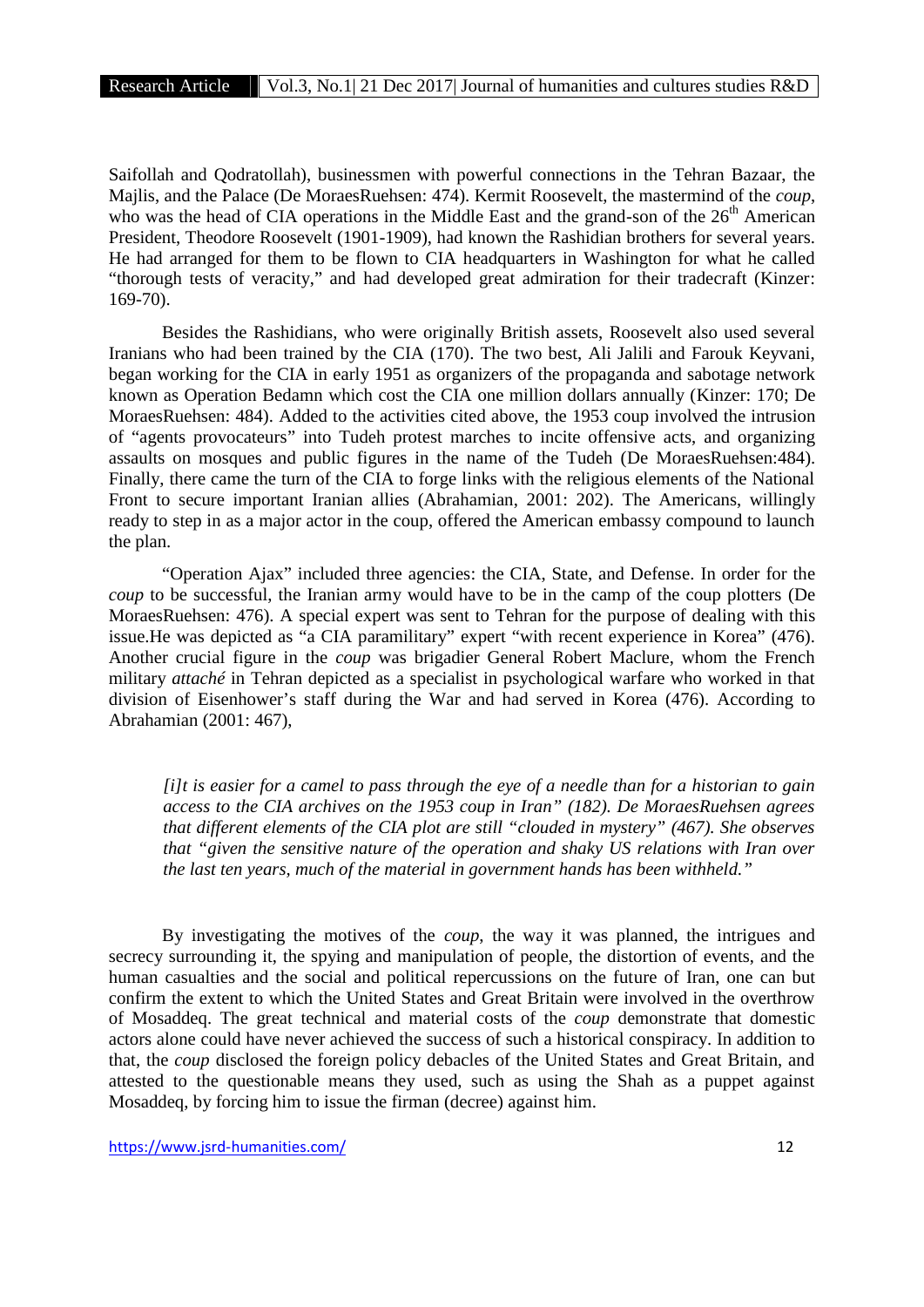The scheme of Operation Ajax, which Kinzer described as "a cooperative venture involving all the above-mentioned parties," projected a deep psychological campaign against Premier Mossadeq, a campaign that the CIA had already launched, followed by a declaration that the Shah had fired him (6). Gangs and military divisions whose leaders were on the CIA payroll would crush any attempt by Mosaddeq to resist. Then it would be pronounced that the Shah had selected General FazlollahZahedi, a retired military officer who had received more than 100,000 dollars from the CIA, as the country's new Prime Minister (6). In Kermit Roosevelt's conversation with the Shah in order to convince him to take part in the plot, Roosevelt said he had around one million dollars, as well as very proficient agents who could hand out tracts, bring together mobs, and deal with the opposition (Kinzer: 10). In Roosevelt's description of "Operation Ajax," he notes that it consists of "four lines of attack (10). First, a propaganda against Mosaddeq in mosques, the press, and the streets would damage his reputation. Second, royalist military brigadiers would carry the decree firing him; third, crowds would take over the streets; fourth, General Zahedi would arise triumphantly and assent to the Shah's appointment as Prime Minister (10). The August 15 attempted coup failed, but Roosevelt had still hope in its eventual success which took place on August 19, 1953.

Whether a Cold War card to play or the consequence of other factors, the repercussions of the coup impacted the political history of Iran forever. The political landscape in Iran would have been completely different if Mosaddeq had not been unseated. The coup similarly altered the U.S.-Iran diplomatic relations and accounts for the distrust that continues to plague that relationship until today.

Byrne points out that the repercussions of the coup were experienced at different levels (Gasiorowski & Byrne: 218). At the domestic level, it put an end to a lively phase in the history of Iran's nationalist and democratic movements. In Heiss'sview, the nationalization crisis played a seminal role in determining future events not only in Iran but also all over the Middle East; it opened the way to a twenty-five-year old friendship between the United States and the Shah, who became, after the mid-1950s the main ally of the United States in the Middle East (5). Sheobserves that this played its part in the anti-Western feelings that exploded in the late 1970s (which can also be viewed as part of communication problem) in Iran, pushing the Shah into exile and giving way to the Islamic Revolution. The leaders of the 1950s nationalization and those of the revolution during the 1970s differed in many ways; nevertheless, they had a common objective: freeing their country of foreign influence (5). Indeed, the slogans shouted in Tehran in 1978 and 1979: "Remember Mosaddeq" and "Down with the American Shah" illustrate the "direct link" between the 1950s movement for oil nationalization and the revolutionary movement of the late 1970s (5).

The *coup* and its consequences impacted upon U.S. policies and status in Iran. The U.S. superseded Britain as the major foreign power in the country. "This was a two-edged sword," since, given its participation in the coup, many Iranians viewed the U.S. with much suspicion as the Shah's greatest ally (qtd. in Gasiorowski & Byrne: xv). Therefore, with the emergence of the revolutionary Islamic regime in 1979, animosity toward the Shah similarly targeted the U.S. Kinzer (2008) went so far as to point out that "it is not far-fetched to draw a line from Operation Ajax through the Shah's repressive regime and the Islamic Revolution to the fireballs that engulfed the World Trade Center in New York (203-04).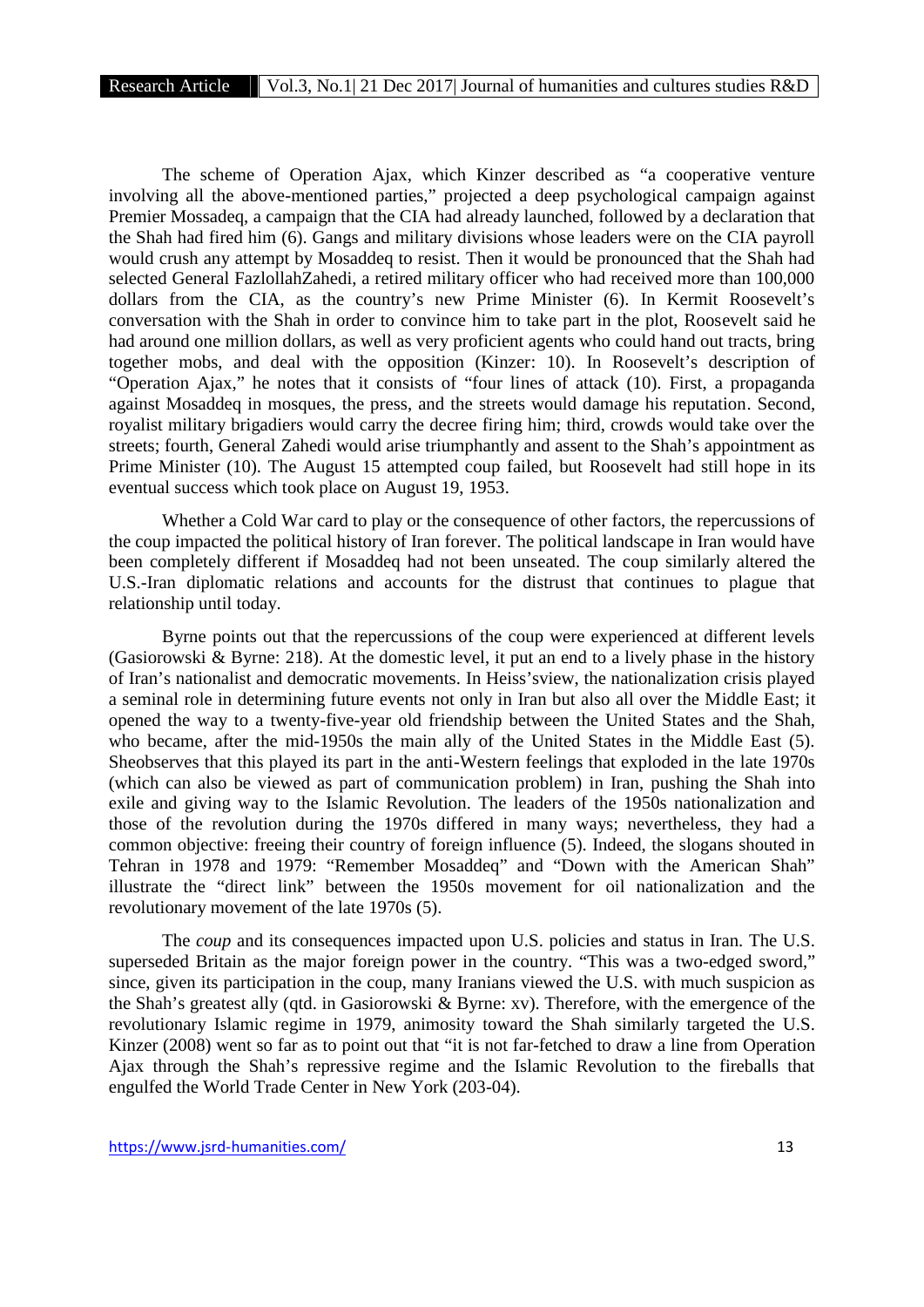# **Conclusion**

In this paper, an attempt has been made to cover the Iranian oil nationalization crisis in the 1950s with special emphasis on the diplomatic relations between Iran and Britain, on the one hand, and Iran and the U.S. on the other hand. At the heart of the problem lies the communication crisis that eventually led to the CIA orchestrated coup against Mosaddeq, thus putting an end to all hopes of communication success between Iran and the West.

The paper has been divided into two main sections: section one dealt with Mosaddeq's nationalization of the oil industry and the diplomatic crisis it created between Iran and Britain and the U.S. The second section shed light on the climax of the communication crisis between Iran and the West, namely the overthrow of Mosaddeq by *a coup d'état* that put an end to all diplomatic ties between Iran and the U.S. and that has marked the history of the two countries' diplomacy ever since.